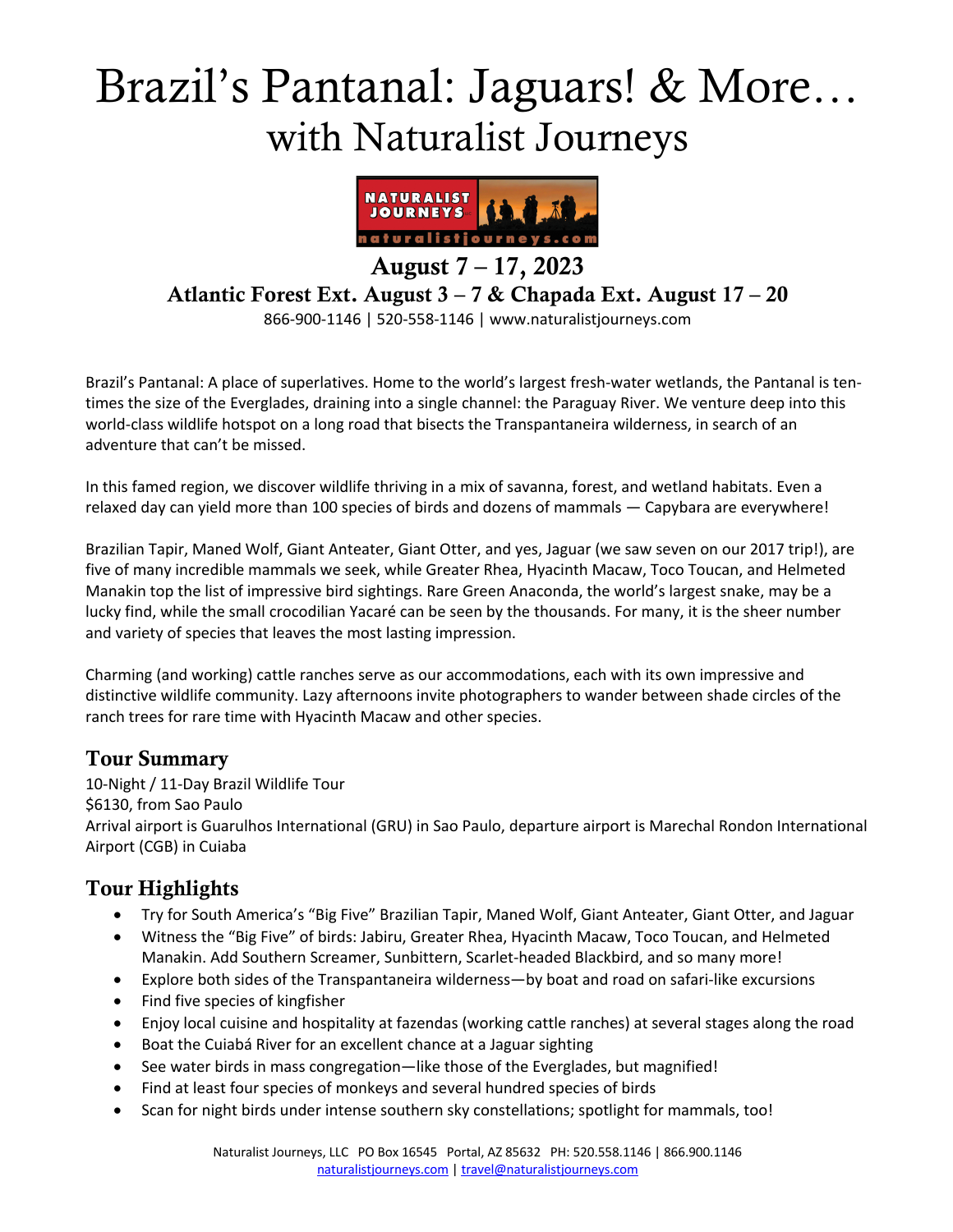• Enjoy optional fishing at two locations (additional cost for local boat and guide)

#### Day-to-Day Itinerary

## Mon., Aug. 7 Arrival to São Paulo, Brazil

Arrive today in São Paulo, Brazil, at Guarulhos International Airport (GRU). No activities are planned for today so you can rest up from your travels. Please take the free shuttle to our convenient and comfortable airport hotel. Remember, you have at least 1.5 hours to get luggage and clear immigration and customs; there are comfortable public areas in the hotel where you can relax if you don't want to pay an early room fee.

This evening we enjoy a welcome dinner―a chance to meet your guides and traveling companions, and learn more about our coming adventure. Those on our highly-recommended pre-trip to the Atlantic Forest are returning to join you this evening. We invite you to sample Brazil's national cocktail, the caipirinha, made with cachaça (sugarcane liquor), sugar, and lime. We predict this may be the first of many. *Accommodations at a convenient airport hotel (L,D)* 

\**Note: Most flights from the USA originate August 6 to meet this arrival date.*

#### Tues., Aug. 8 Early Flight to Campo Grande Airport | Explore the South Side of the Pantanal

We should arrive to Campo Grande about 9:00 AM and are met by our local guides. We drive by van or mini-bus to our lodge (around four hours drivetime) with stops for mammals and birding on the way there. We are motivated to get there, since this is where we have lunch!

After checking into our rooms, we spend time birding around the lodge until the end of the day, looking for birds like the Chaco Chachalaca, Hyacinth Macaw, Blue-fronted Parrot, Nanday Parakeet, Toco Toucan, Lineated and White Woodpeckers, Narrow-Billed Woodcreeper, Greater Thornbird, Giant Cowbird, Crested Oropendola, Purplish and Plush-crested Jays, Red-crested Cardinal, and many others.

We then gather with friends for dinner and for those that wish, the daily checklist. *Accommodations at Aguapé Lodge or similar (B,L,D)*

## Wed., Aug. 9 & Thurs., Aug. 10 Pantanal Safari

Our lodge is an excellent environment for birdwatching, a place where over 300 bird species have been recorded. The lodge is located 195 kilometers from Campo Grande city, which has an international airport, and 60 kilometers from Aquidauana city, which is known as the gateway to the Pantanal. We have two full days to explore from the lodge, plus our pathway coming and going. Optional fishing with local guides and boats can be arranged while you are at this lodge.

Interesting bird species are Southern Screamer, Blaze-winged Parakeet, Gilded Hummingbird, Toco Toucan, Pale-crested and White-fronted Woodpecker, Red-billed Scythebill, Helmeted Manakin, and the Scarlet-headed Blackbird.

After an early breakfast, we embark on a safari drive with good chances to see the Undulated Tinamou, Capped Heron, Jabiru, Savanna Hawk, Rufescent Tiger Heron, Buff-necked and Plumbeous Ibis, Roseate Spoonbill, Hyacinth and Yellow-collared Macaw, Red-billed Scythebill, Orange-backed Troupial, and many others.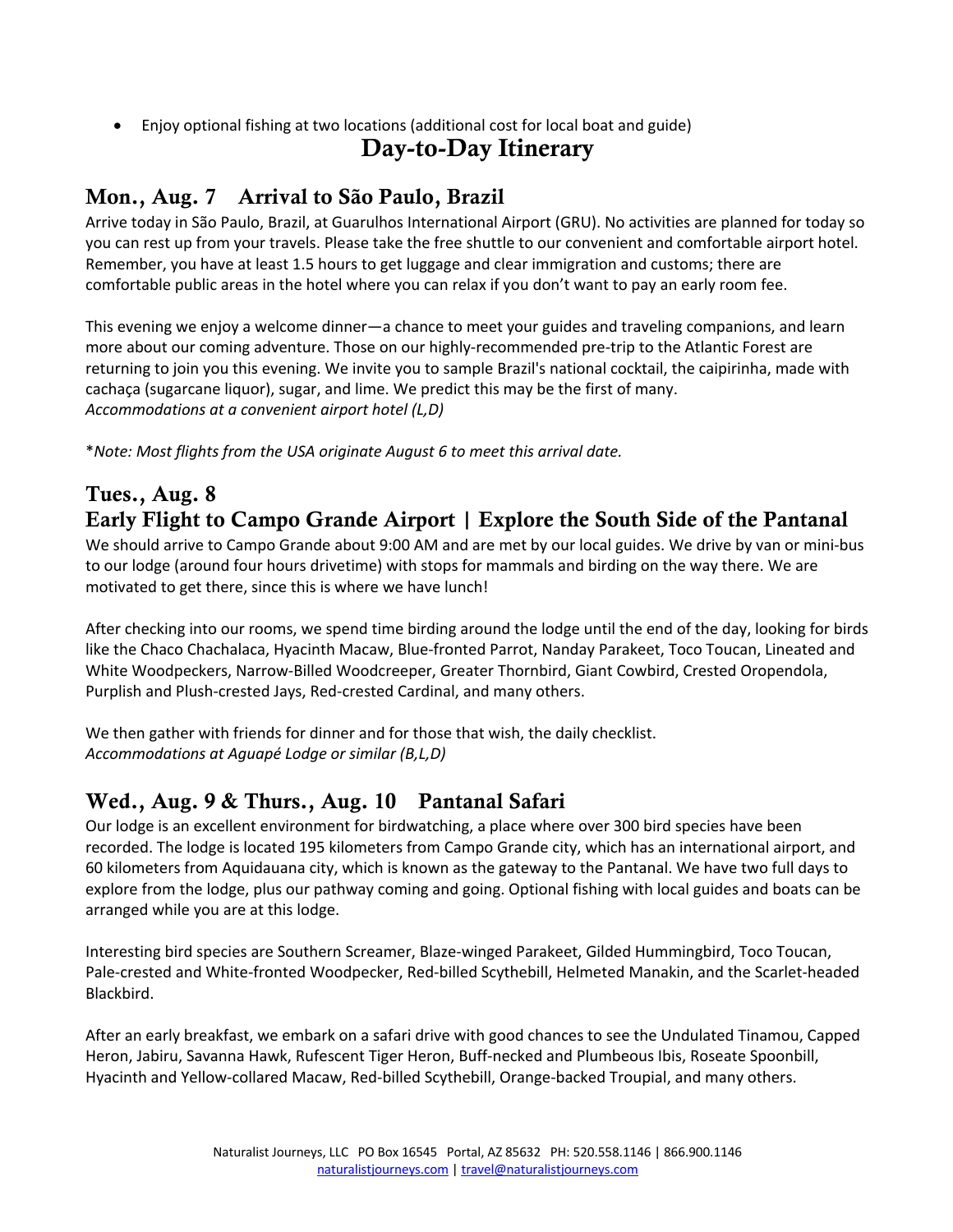After lunch we are back at the lodge and make time to enjoy a siesta in the hot part of the day, and then we make another safari drive until the end of the day, returning in the dark with chances to see mammals like the Crab-eating Fox, South American Coati, Capybara, Marsh Deer, Southern Tamandua, Crab-eating Raccoon, River Otter, and night birds such as Common and Great Potoo, Spectacled and Striped Owl, Pauraque and Scissortailed Nightjar.

We find this area to be the best place to spot Giant Anteater in the whole region and we make the effort to find them, so keep your fingers crossed! We have dinner upon return, and for those that wish again, the checklist. *Accommodations at Aguapé Lodge or similar (B,L,D)*

# Fri., Aug. 11 Birding to Campo Grande

After an early breakfast we take a bird walk for excellent chances to see Great Rufous Woodcreeper, Blazewinged Parakeet, Black-crowned Tityra, Chestnut-eared Aracari, and Ferruginous Pygmy-Owl, and many more.

This morning we also enjoy a motorboat excursion at Aquidauana River. This river is full of life with good chances to see a family of Giant River Otter and special birds like Black-collared Hawk, five species of kingfisher, Rufous-tailed Jacamar, Blue-throated Piping Guan, and many others.

After an early lunch at the lodge we drive back to Campo Grande, check in to the hotel, and then enjoy a short visit to the "nesterar," a place where a nice concentration of macaws and herons nest near the city. *Accommodations at Hotel Mohave or similar (B,L,D)* 

#### Sat., Aug. 12 Early Flight: Campo Grande to Cuiaba | Northern Transpantaneira Adventure Begins

After an early domestic flight to Cuiabá we begin the second (northern) half of our Pantanal adventure!

Driving south, we reach the famed Pantanal via a paved road to Poconé. En route we have lunch in a typical churrasqueria, and enjoy simple Brazilian-style cuisine. From here, we travel the dirt Transpantaneira Road, perhaps only rivaled by Tanzania's Serengeti road for spotting wildlife. Along the way to our lodge, we might see Ringed Kingfisher, Red-crested Cardinal, Lesser Yellow-headed Vulture, Toco Toucan, Jabiru, Limpkin, our Capybaras (of course!), Yacaré Caiman, and more.

Our lodge is located just 10km from Poconé. After check in, we can stretch our legs on a short walk. There is a lovely pool if anyone wants to cool off with a swim. *Accommodations at Pousada Piuval or similar (B,L,D)* 

#### Sun., Aug. 13 Birding & Wildlife Spotting on the Transpantaneira | Drive to Porto Jofre | Jaguar Boat Excursion

After some morning wildlife viewing at the ranch, we depart down the Transpantaneira, keeping an eye out for Red Brocket Deer, Marsh Deer, Crab-eating Fox, Greater Rhea, Chestnut-bellied Guan, Bare-faced Curassow, and a mix of wading birds. Bridges are hotspots from which we can view the presence of a huge food supply; Green Kingfisher, Great Egret, Cocoi Heron, both Bare-faced and Green Ibises, and White-lored Spinetail are just a few species we may see.

We pass through scattered palm woodlands, cerrado scrub, and seasonally-flooded grasslands reminiscent of the Everglades. Roadside ponds and canals are filled with waders: Roseate Spoonbill, Plumbeous Ibis, Limpkin,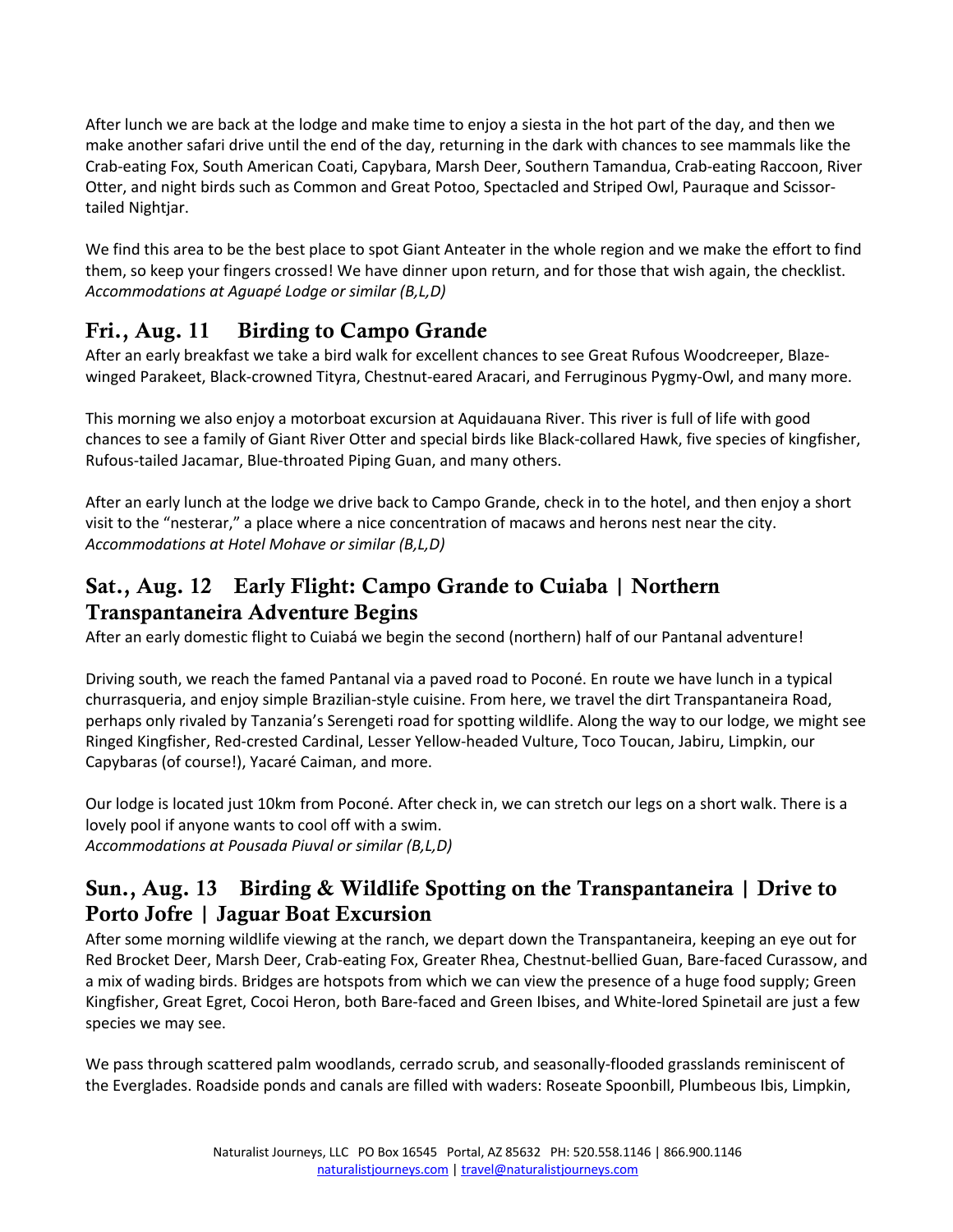cormorants, herons, kingfishers, and their predator, Yacaré Caiman. August water conditions concentrate the fish for foraging waders like Jabiru and Maguari Stork.

At Porto Joffe, the "end of the road," palms attract several resident pairs of Hyacinth Macaw. From this little town on the Cuiabá River, we board a small boat to reach our lodgings—two days on a lovely houseboat. Rooms are air-conditioned, with private bath. This "floating hotel" allows us to stay close to where the wildlife has been spotted; we explore from the houseboat each day on smaller boats.

We check into our boat cabins, have dinner, then have a briefing on safety and wildlife we hope to see. If skies are clear, star viewing is impressive―you can see the Southern Cross! Optional fishing is available while you are on the houseboat portion of the tour.

*Accommodations in private cabins on a floating houseboat hotel! (B,L,D)*

# Mon., Aug. 14 Full Day Looking for Jaguar, Jabiru & More | Jaguar Boat Excursion

Awake on the river to a host of sounds and the sight of macaws and more flying overhead. We use smaller speedboats to spend the day searching for the iconic Jaguar, known for their affinity to water. They are good swimmers, and often lay down along the shore after a swim. Chances are good that we see at least one individual, male or female―perhaps even together!

We lunch on board, take a short siesta (yes, love that AC ...) and try for Jaguar again in the afternoon. Wildlife is plentiful in this remote part of the Pantanal, so once we accomplish the main task (a Jaguar, of course) we have time to admire other species like Giant Otter, Black Skimmer, Pied Plover, Southern Screamer, and Yacaré Caiman. We also visit little streams for skulkers like Pygmy Kingfisher and Sungrebe.

By late afternoon we return to the boat. We celebrate our sightings with caipirinhas before dinner! *Accommodations in private cabins on a floating houseboat hotel! (B,L,D)* 

#### Tues., Aug. 15 Wildlife & Birding on the Lower Transpantaneira

After two days immersed in the wildest part of the Pantanal, we return north, retracing our route. We are not in a hurry though, and work some of the areas we previously traveled in more detail.

Perhaps we find a troop of Black-and-Gold Howler Monkey, Chestnut-eared Aracari, Snail Kite, Rusty-backed Antwren, Common Tody Flycatcher, White-browed Blackbird, and others species as we drive to our next lodge. We watch for Cream-colored Woodpecker, Ashy-headed Greenlet, Short-crested Flycatcher, Mato Grosso Antbird, Great Antshrike, and Purple-throated Euphonia. Near water we find Whistling and Capped Herons, Pygmy and Ringed Kingfishers, Sunbittern, Black-collared and Great Black Hawks, and Rusty-backed Spinetail.

Once we arrive at the hotel on the Rio Pixium, we settle in and check the feeders for brilliant-colored troupials, Palm, Silver, and Sayaca Tanagers, and Red-crested Cardinal. At this point in our journey we have seen numerous mammals and birds, and we can base our efforts on finding anything missing from our list. *Accommodations at Mato Grosso or similar (B,L,D)*

## Wed., Aug. 16 Pixaim River Area Wildlife & Birding

It's another morning for gazing at the sunrise while sipping good Brazilian coffee. This morning, pending what we still need to see, we can do a safari drive, or we can take a small boat ride on the Pixaim River to spot secretive species like Agami and Zig-Zag Herons. This is a good spot for Giant Otter and, with luck, a Tapir.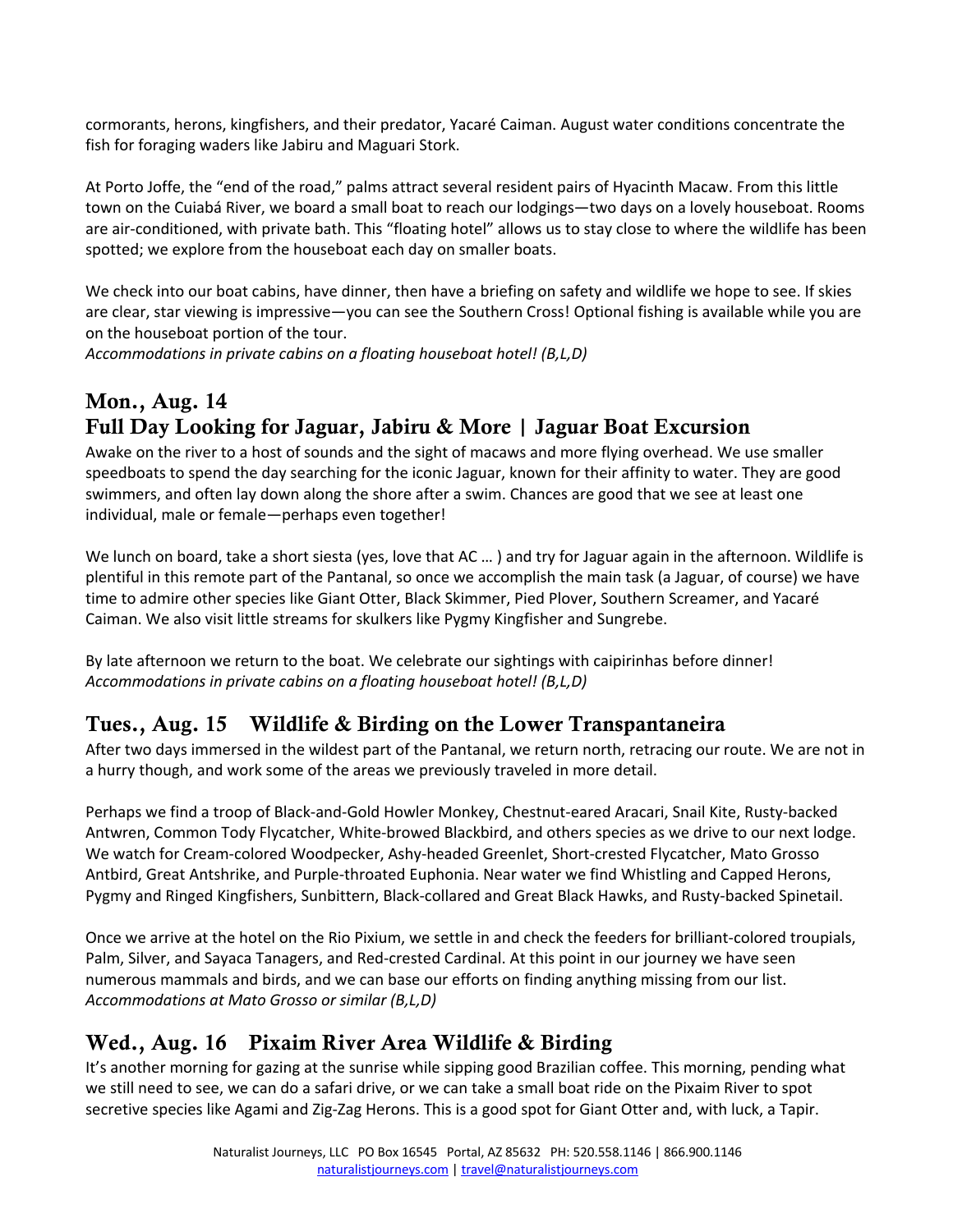Driving back to Cuiabá, the landscapes are iconic and make for great pictures. We look for Black-capped Donacobious, Green-and-rufous Kingfisher, Little Blue Heron, and other species like some very impressive iguanas. We can break up our drive with a walk in Gallery Forest habitat looking for special birds like Helmeted Manakin, Mato Grosso Antbird, Band-tailed Antbird, Black-hooded Tanager, Blue-crowned Trogon, and more.

Dinner finds us sampling authentic Grosso cuisine, including legendary piranha and local beef. *Accommodations at the Mato Grosso or similar (B,L,D)*

# Thurs., Aug. 17 Wildlife Viewing | Return Drive to Cuiabá | Departures

Today, we make our way back to Cuiabá; the paved road is perhaps a welcome sight as we bid adieu to the marvelous but often dusty Pantanal. Our plan is to arrive in Cuiabá in time for connections to São Paolo for evening flights out. Plan on flights after 4:00 PM. For those not finding a good flight match up, you can return to GRU and overnight, or simply overnight in Cuiabá at the Odara Hotel, close to the city's botanic gardens, and start fresh the following day. If you plan to overnight in Cuiabá and would like to add an outing at the botanic gardens, we are happy to offer that (added charge). *(B,L)*

# Pre-Tour Atlantic Forest Extension

One of the most beautiful birding sites in the Atlantic Forest is Itatiaia National Park, located just 250 kilometers from São Paulo and home to one of the largest altitudinal differences of any birding site in Brazil, ranging from humid Atlantic Forest at 300 meters, up to the "campos de altitude" at 2,800 meters.

Itatiaia was Brazil's first National Park and shelters an incredible variety of birds, including Black Hawk-Eagle, Dusky-legged Guan, Slaty-breasted Wood-Rail, Giant Snipe, White-throated Hummingbird, Brazilian Ruby, Frilled Coquette, Black-breasted Plover-Crest, Saffron Toucanet, Yellow-fronted and Robust Woodpeckers, Wingbanded Hornero, White-browed Foliage-gleaner, Itatiaia Thistletail, Speckle-breasted Antpitta, Giant and Largetailed Antshrikes, White-bibbed and Rufous-tailed Antbirds, Fork-tailed Pygmy-tyrant, Southern Antpipit, Velvety Black-tyrant, Pin-tailed Manakin, Eastern Slaty Thrush, Red-ruffed Fruitcrow, Black-and-Gold Cotinga, Brassybreasted and Gilt-edged Tanagers, and Sharpbill.

This extension is a feast for the eyes for birders, an extraordinary array of species, many endemic to the region.

## Thurs., Aug. 3 Arrival in São Paulo

You arrive today in São Paulo for our Atlantic Forest pre-tour extension. After gathering your bags and going through customs please take the convenient shuttle to the hotel. Rest up from the long flight and get to know the others in the group at dinner tonight.

*Accommodations in at a convenient airport hotel (D)*

#### Fri., Aug. 4 Itatiaia National Park—Atlantic Forest

We want an early departure after breakfast so we can arrive at Itatiaia National Park (170 miles) before noon. Along the highway we look for Southern Crested Caracara and both White-tailed and Crane Hawks. Our stop at the park's entrance station provides us with our first opportunity to bird the Atlantic Forest. White-eyed Parakeet put on a show as they jet overhead, while we look for Curl-crested Jay, Chalk-browed Mockingbird, Campo Flicker, Savannah Hawk, Ruby-crowned Tanager, Grey Monjita, and Crested Black-Tyrant. We have lunch, check into our rooms and then enjoy the stunning vista with an array of feeders and birds in the foreground. For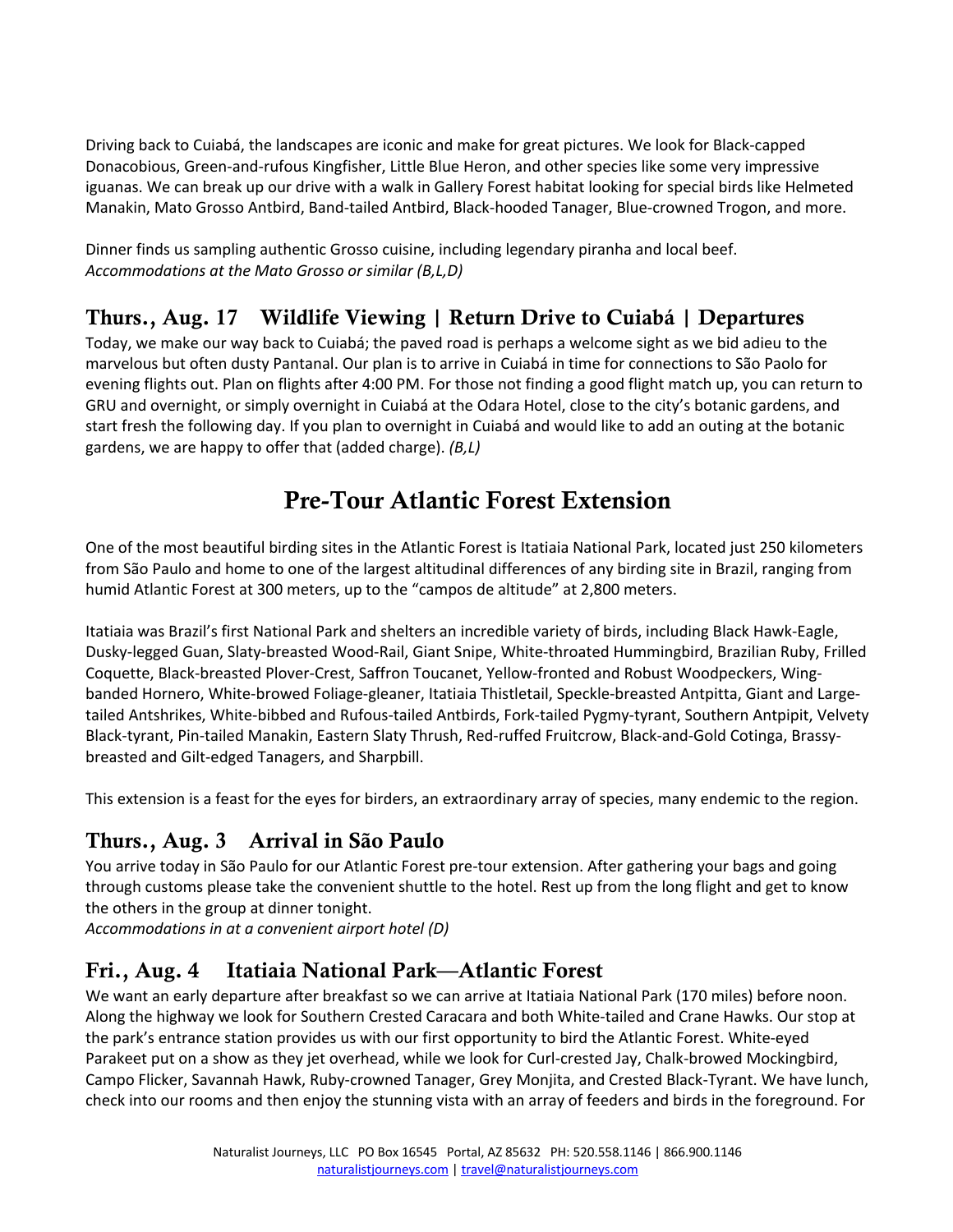birders and photographers alike, this is just such a treat to see so many of the colorful birds of this park, and so close: Red-breasted Toucan, Dusky-legged Guan, Green Honeycreeper, White-throated Hummingbird, Brazilian Ruby, Chestnut-bellied Euphonia, Green-headed and other tanagers, Crested Oropendola, and Red-rumped Cacique. This is a fine introduction to some of the species of the Atlantic Forest. *Accommodations at Hotel do Ype or similar (B,L,D)*

## Sat., Aug. 5 & Sun., Aug. 6 Midlevel & High-Altitude Exploration of Itatiaia National Park

These two days are dedicated to exploring the trails and roads of the central part of the park. We stop for flocks as we climb the road to the higher elevations of the park where we should find Maroon-bellied Parakeet, Planalto Hermit, Surucua Trogon, Black-throated Trogon, Rufous-capped Motmot, Tufted Antshrike, Whitebearded Antshrike, Variable Antshrike, Spot-breasted Antvireo, Plain Antvireo, Star-throated Antwren, Whiteshouldered Fire-eye, Ferruginous Antbird, Ochre-rumped Antbird, White-bibbed Antbird, Rufous Gnateater, Black-and-gold Cotinga, Blue-backed Manakin, Gray-capped Tyrannulet, Bay-chested Warbling-Finch, Buffthroated Warbling-Finch, Diademed Tanager, Olivaceous Woodcreeper, White-throated Woodcreeper, and Scaled Woodcreeper.

We drive through the area, making "specialty stops" to areas that have Violet-capped Woodnymph, Black Hawk-Eagle, and Collared Forest-Falcon. Higher elevation stops allow us to look for Araucaria Tit-Spinetail, Itatiaia Spinetail, and Rufous-capped Antshrike. A number of different species occur along the transition zones of the various elevation-dependent habitats as we climb the road to the top. These include a long list: White-barred Piculet, Yellow-eared Woodpecker, Plain-winged Woodcreeper, Black-billed Scythebill, Rufous-capped Spinetail, Pallid Spinetail, White-collared Foliage-gleaner, Ochre-breasted Foliage-gleaner, Buff-fronted Foliage-gleaner, White-browed Foliage-gleaner, Yellow Tyrannulet, Gray-hooded Flycatcher, Cliff Flycatcher, Black-tailed Flycatcher, White-throated Spadebill, Velvety Black-Tyrant, Long-tailed Tyrant, White-browed Warbler, Goldencrowned Warbler, Rufous-crowned Greenlet, Golden-winged Cacique, Black-goggled Tanager, Rufous-headed Tanager, Golden-chevroned Tanager, and Ruby-crowned Tanager. We should also find monkeys: Black Capuchin along with Black-striped Capuchin.

One of the fascinating aspects of climbing this road is the different plant communities and species. We bird in Araucaria forest, a unique, high-elevation conifer of the park; the tundra-like plants found in the shrubby lands at the top of the park; and lower elevation cloud forest, complete with salvias, bromeliads, and orchids. Lower elevations have intermittent forests embedded with grasslands and streams. All of these habitats provide ample opportunity to experience this well-known and diversity-rich part of Brazil. *Accommodations at Hotel do Ype or similar (B,L,D)* 

# Mon., Aug. 7 Morning in Itatiaia National Park | Return **to São Paulo**

This morning we enjoy an early breakfast, and then drive to the Agulhas Negras road into the highlands on the far side of the park. This road gives us access to higher elevation habitat where some specialty birds are found. Notable among these are White-rumped Hawk, Rufous-thighed Hawk, Araucaria Tit-Spinetail, Itatiaia Thistletail, Buff-browed Foliage-gleaner, Rufous-tailed Antbird, Black-and-gold Cotinga, Black-capped Piprites, Brownbreasted Bamboo Tyrant, Shear-tailed Gray Tyrant, Diademed Tanager, Gray-throated Warbling-Finch, and Baychested Warbling-Finch.

After we finish birding here, we drive back to São Paulo where we meet up with our companions, overnight before the start of our main trip (and in-country flight) to the Pantanal! *Accommodations at an airport hotel (B,L,D)*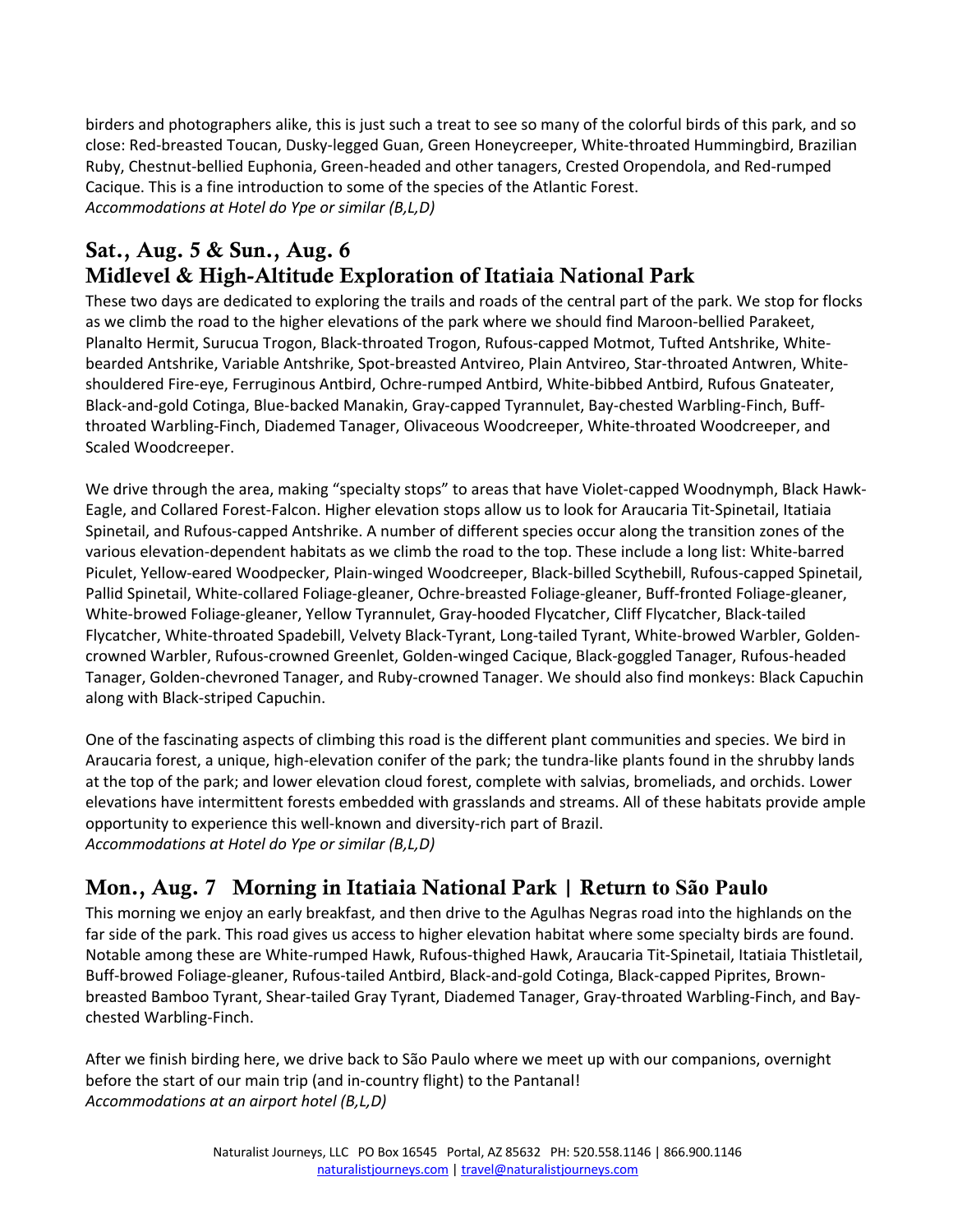# Post-Tour Chapada Extension

Located 65 km northeast of Cuiaba, Chapada dos Guimaraes is a unique destination in the Cerrado, the Brazilian Savanna, a transition zone between the Cerrado and the Amazon, giving you the chance to see the Cerrado's avian highlights like Small-billed Tinamou, Red-legged Seriema, Scaled Dove, Horned Sungem, Blue-tufted Starthroat, White-eared Puffbird, Rusty-backed and Large-billed Antwren, Rufous-winged Antshrike, Band-tailed and Fiery-capped Manakin, Curl-crested Jay, and White-rumped Tanager. Wow!

Its peculiar landscape allows us to move from open grass fields to exuberant forests within minutes, offering a drastic change in habitat as well as bird species. With the transition as we gain elevation, we may find birds that are not likely to be found elsewhere in the Cerrado such as the Brown Jacamar, the Blue-headed Parrot, the Yellow-tufted Woodpecker, Pheasant Cuckoo, and many others. We plan to explore from grass fields where the rare Rufous-sided Pygmy-tyrant and the beautiful Yellow-billed Blue-finches wander through the brush, and the recently split Chapada Flycatcher make their lovely displays, to the sandstone cliffs where Red-and-green Macaw find an unusual nesting site, and the forested valleys where manakins put on a daily show.

Chapada is definitely one of the most remarkable destinations in the Brazilian savanna as well as a well-known national park. Just two hours from Cuiaba, it makes for a perfect, easy to reach extension.

#### Thurs., Aug. 17 Cuiaba to Chapada Dos Guimaraes

Those who opt to join this extension say goodbye to the rest of the group today in Cuiaba, and continue driving north to Chapada dos Guimarães, gaining in elevation for about an hour's drive. Our first stop is the beautiful Véu de Noiva Waterfall, the highest fall of the Park (89m height). The landscape here is beautiful; and this eBird hotspot lists 277 species. We watch for Guira Cuckoo, Great Dusky Swift, Yellow-chevroned Parakeet, Bluewinged Macaw, both Purplish and Curl-crested Jays, and more.

We arrive to our lodge by afternoon, and after settling in, we can take in a panoramic natural balcony overlooking the plain of Cuiabá, from which we are able to appreciate a breathtaking landscape, and also observe Red-and-green Macaw, King Vulture, White-eared Puffbird, and parrots. *Accommodations at Pousada Vento Sul or Pousada do Parque or similar (B (on main tour),L,D)*

# Fri., Aug. 18 Chapada Dos Guimaraes

After breakfast we visit the wonderful Cidade de Pedras (Stone Town), stunning rock formations that best characterize Chapada dos Guimarães. Located within the National Park at the top the region of Vale do Rio Claro, it is the best place to observe the great sandstone cliffs and the gigantic hills. From there we can see an incredible landscape, where rock formations are continuously carved and transformed. We also watch for the beautiful Curl-crested Jay, Coal-crested Finch, Blue Finch, Campo Flicker, the regal King Vulture, and more.

After lunch we explore the Vale do Rio Claro; our excursion begins inside the National Park, driving between cliffs, streams, and trails, then we continue walking up to the Crista do Galo, a rock formation located in the center of the valley that gives us a panoramic view of the region. From here, we see the Rio Claro and the Invernada Rivers, and the huge sandstone walls that characterize the Chapada dos Guimarães. We continue walking up to Poço da Anta, a great well of crystal-clear water near the source, a true natural aquarium where you can swim. We are back to the lodge for dinner tonight.

*Accommodations at Pousada Vento Sul or Pousada do Parque or similar (B,L,D)*

## Sat., Aug. 19 Chapada Dos Guimaraescuiaba